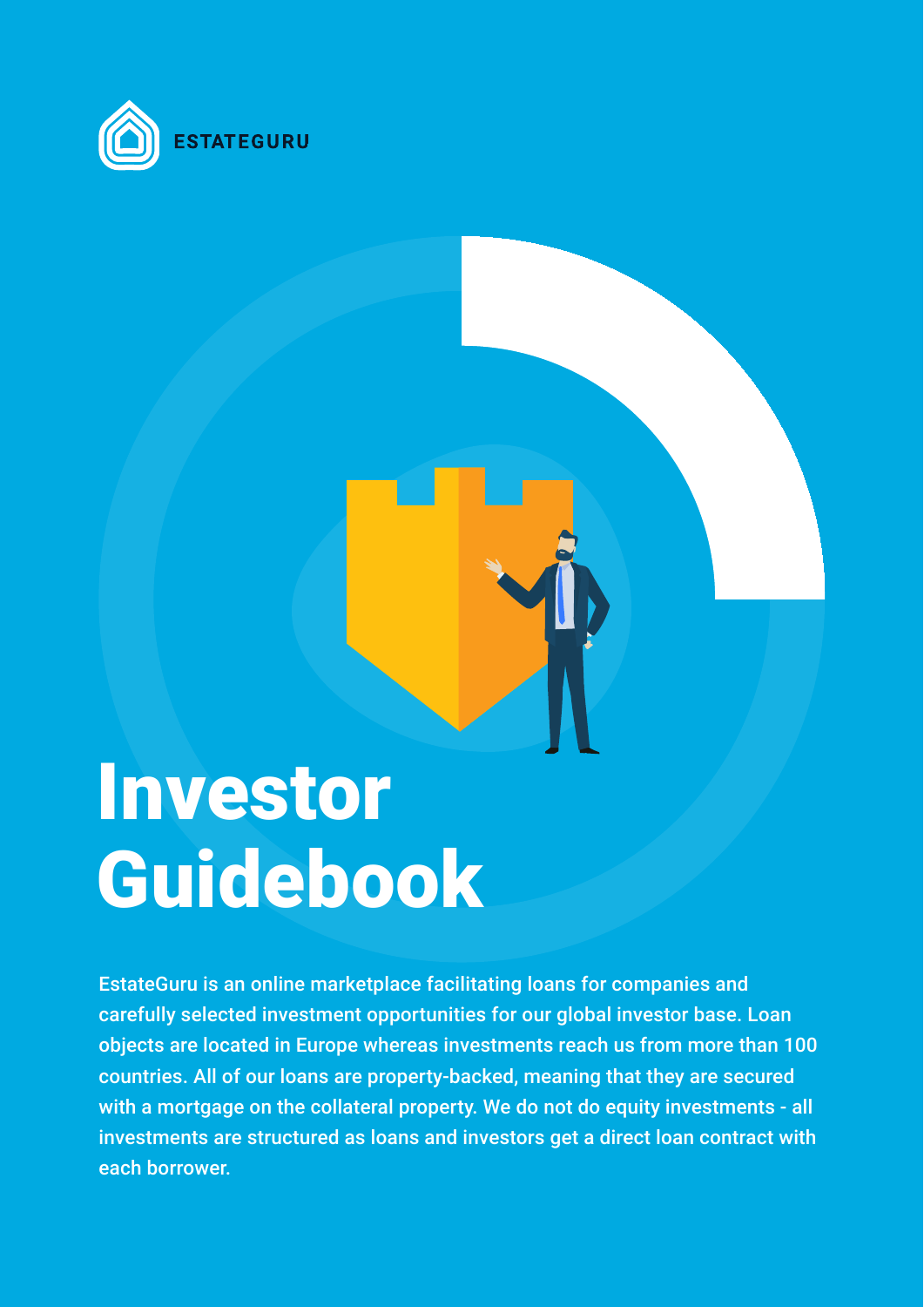| How does it work? Martin Allen and Martin Martin Allen and Martin Allen and Martin Allen and Martin Allen and   |           |
|-----------------------------------------------------------------------------------------------------------------|-----------|
|                                                                                                                 |           |
| How and when will repayments be made? Material Account of the set of the state of the state of the state of the |           |
| What to keep in mind when investing? Mathematical Contracts and the September of September 1997                 |           |
| Can I get my money back before the maturity date? Maturity of the contract of the candidate?                    |           |
| What happens when a loan goes into default? Manuscription of the state of the state of the SM of the SM of the  |           |
| Where can I get data about my account and investments? Material Account 2014 10                                 |           |
| How are my investments taxed? <b>Engineeral Contract Contract and T</b>                                         |           |
| What do different loan and payment statuses indicate? Manuscription and B                                       |           |
| Important phrases to know and understand <b>Engineeral Manuscript Constant Phrases to know and understand</b>   | 9         |
|                                                                                                                 | <b>10</b> |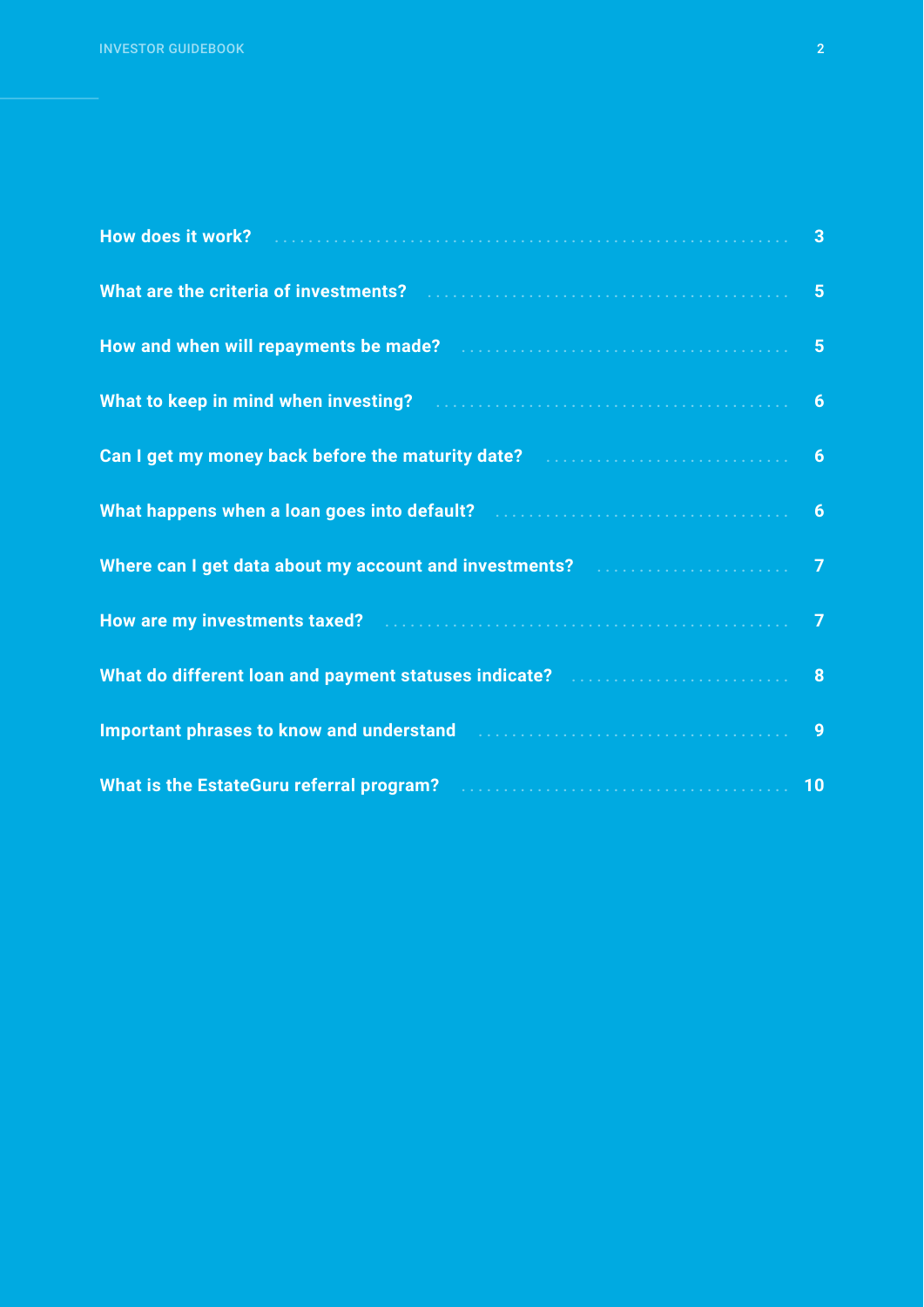**Register on the platform, verify your identity and add your EEA bank account information. Do not worry - your data is perfectly safe! We also require you to answer a few questions about your level of investment knowledge before you can start investing.** 



 Transfer funds to your virtual account to start investing. Investors' funds are kept on a segregated bank account, completely separate from the company's funds.

**• Investigate open loans and choose suitable ones.** 

 After investing, the remaining part of the loan will be gathered, a mortgage will be provided through a notary transaction and the loan will be transferred to the borrower. EstateGuru's investors' funds will be protected with a mortgage, which means that, in the rare instances where the borrower fails to honour the loan agreement, we can sell the collateral to recoup investor funds.

 A loan contract will be generated for each investment and all contracts are established directly between the investor and the borrower.

 You can invest in suitable selected loans manually; or you can activate the Auto Invest feature which will make investments for you based on your predetermined criteria.

When a loan is published on the platform Auto Invest investors' funds are placed into the loan

first, before it is released for manual investing.

 By selecting each and every investment opportunity you want in your portfolio, you can build a long-term investment portfolio suited to your investment criteria.

 After the loan has been funded you will receive repayments to your virtual account according to the agreed loan repayment schedule.

#### How does it work?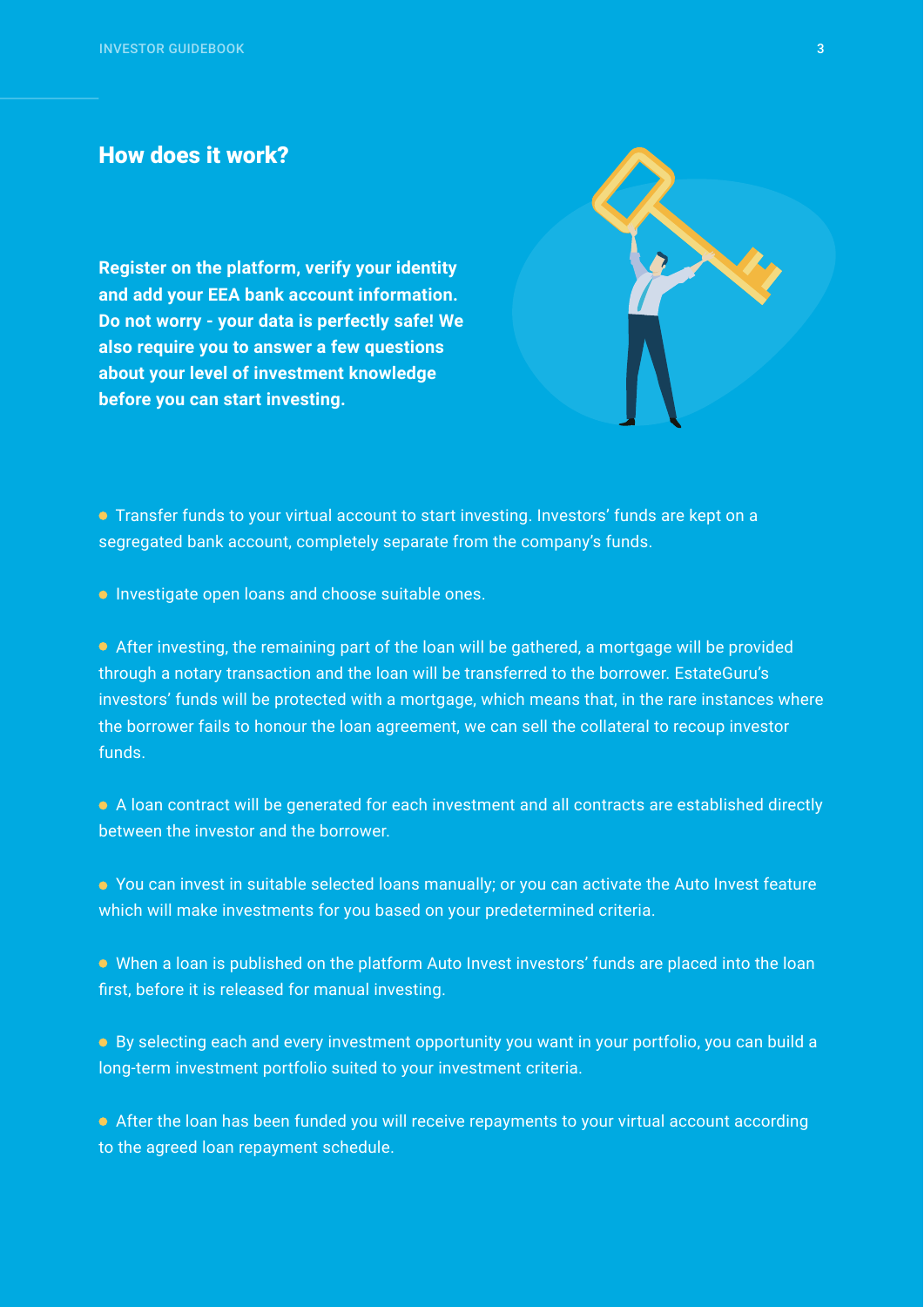#### You can also watch the video "How it works?"

| ╬<br><b>English</b> | https://www.youtube.com/watch?v=SzHZK0ib5Ks<br>$\blacktriangleright$                                    |
|---------------------|---------------------------------------------------------------------------------------------------------|
| <b>Estonian</b>     | https://www.youtube.com/watch?v=Wmg-sJFObcl                                                             |
| <b>German</b>       | https://www.youtube.com/watch?v=KubneJmPX30<br>$\blacktriangleright$                                    |
| <b>Latvian</b>      | https://www.youtube.com/watch?v=420Px3zknYk<br>$\left( \begin{array}{c} \mathbf{b} \end{array} \right)$ |
| <b>Lithuanian</b>   | https://www.youtube.com/watch?v=YvEARuKa-UE<br>$\blacktriangleright$                                    |
| <b>Russian</b>      | https://www.youtube.com/watch?v=1QicZ6qNo9k<br>$\blacktriangleright$                                    |

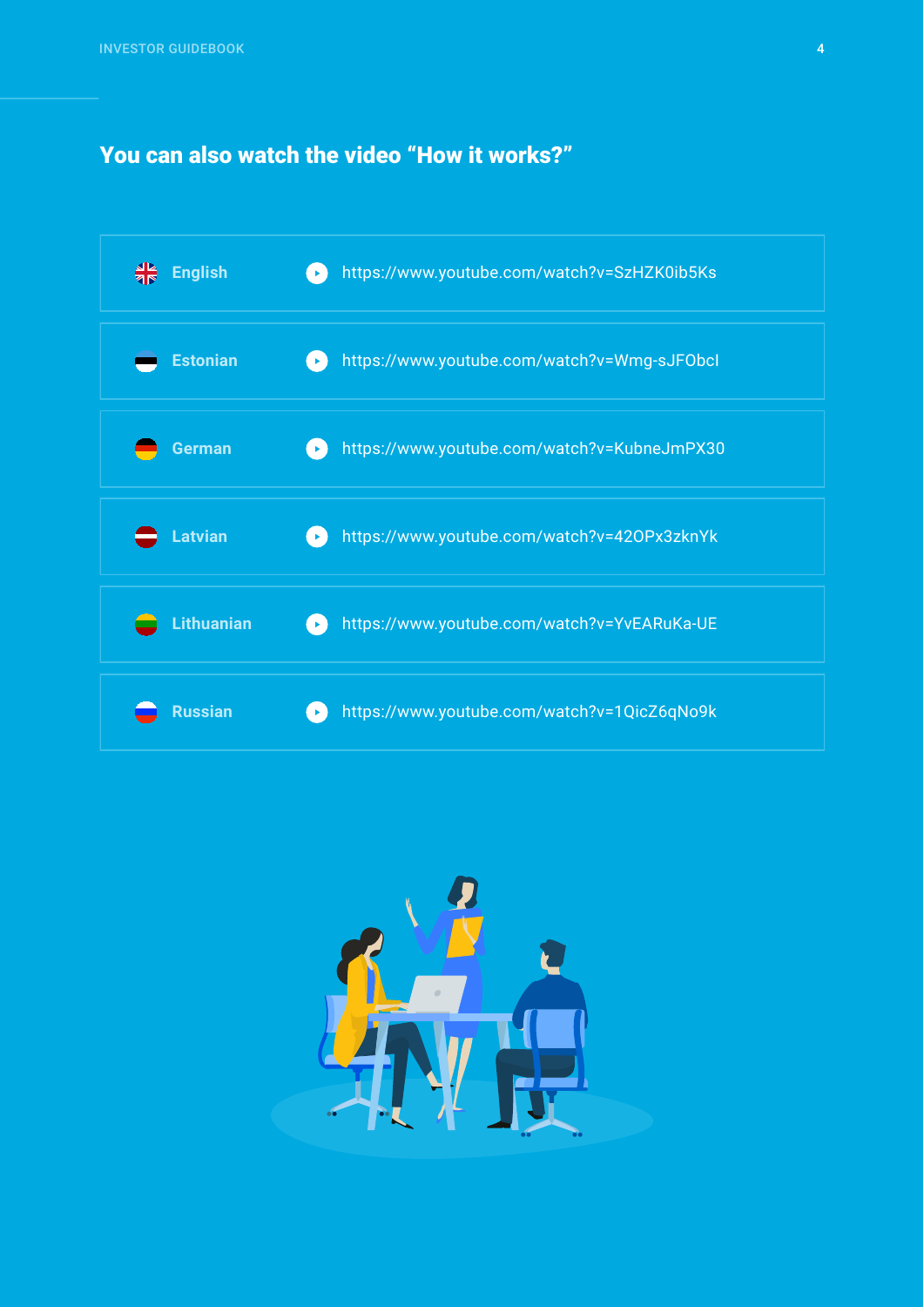For each investment, an investor is presented information on:

Investors are also given access to information regarding the purpose of the loan, collateral information, collateral valuation report, mortgage information, borrowers' past experience and much more. You have the opportunity to select all suitable investment opportunities one by one.

#### What are the criteria of investments?



#### How and when will repayments be made?

All repayments will be made based on the terms of your selected loans. From each loan description you can see the manner of repayment (periodically or in full at the end of the loan period), manner of interest payments (periodically or in full at the end of the loan period) and minimum interest period. All repayments will be made directly to your virtual EstateGuru account, from where you can either reinvest the money into suitable loans or withdraw your available funds at all times.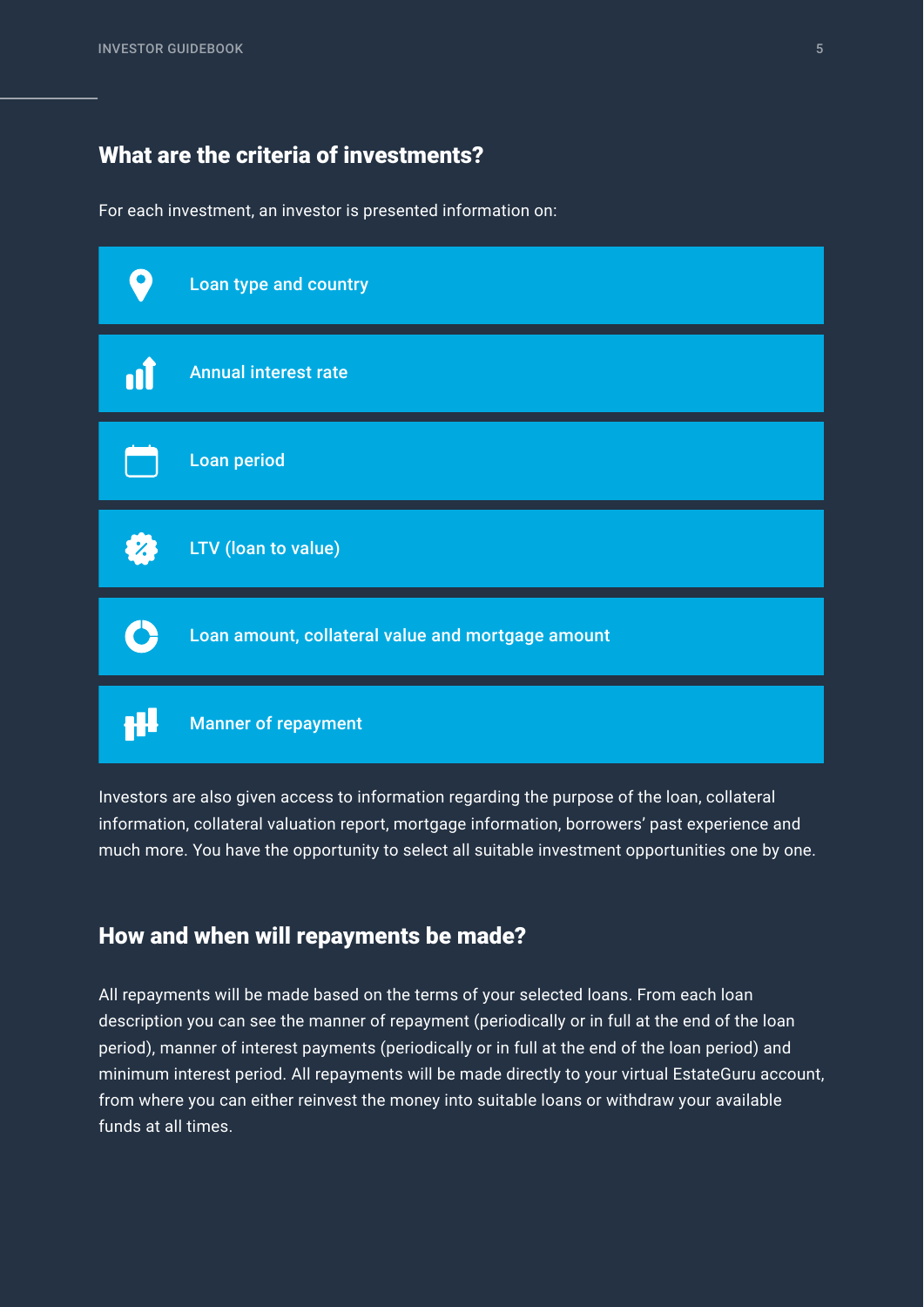#### What to keep in mind when investing?

 Always diversify your investments between loan types, countries, borrowers and asset classes. This ensures your portfolio is protected against potential fluctuations on the market.

 The final investment period of a specific loan may be longer than you initially expect - loans can be extended or, in case of a default, the proceedings to resolve the matter and sell the collateral may require time. Therefore, do not invest funds you may need after a specific period of time and always keep this aspect in mind!

 There is a strong differentiation between secured and unsecured loans. All EstateGuru's loans are secured with a mortgage, meaning that when a borrower defaults, we will sell the collateral asset and our investors are the first in line to receive their funds from the proceeds.

EstateGuru only lends against the current value of the property, never its projected value!

 Every investment carries a risk. Full overview of adequate risks can be found here: https:// blog.estateguru.co/understanding-dealing-risk/

#### Can I get my money back before the maturity date?

Please be aware that all investments are binding. However, you have the opportunity to sell your claims via the Secondary Market where a 2% fee will be applied. The Secondary Market is a good option for investors who need an early exit from a particular loan. Although the Secondary Market is very active, the sales will only occur once there is a buyer for your particular claim.

#### What happens when a loan goes into default?

EstateGuru's loans are secured with mortgages on real estate, therefore once a borrower defaults our debt collection department and partners will step in to liquidate the collateral and make repayments to investors from the proceeds of the sales. We have a strong debt collection process and a great track record. Investors will be informed periodically about the current

#### developments under the loan update section.



https://blog.estateguru.co/how-estateguru-manages-loan-defaults/



https://blog.estateguru.co/et/kuidas-estateguru-tegeleb-probleemsete-laenudega/



https://blog.estateguru.co/lv/ka-estateguru-risina-saistibu-nepildisanas-gadijumus/



https://blog.estateguru.co/lt/kaip-estateguru-valdo-paskolu-nevykdyma/

https://blog.estateguru.co/de/wie-estateguru-kreditausfaelle-bewaeltigt-die-personen-der-hintergrund-fallstudien/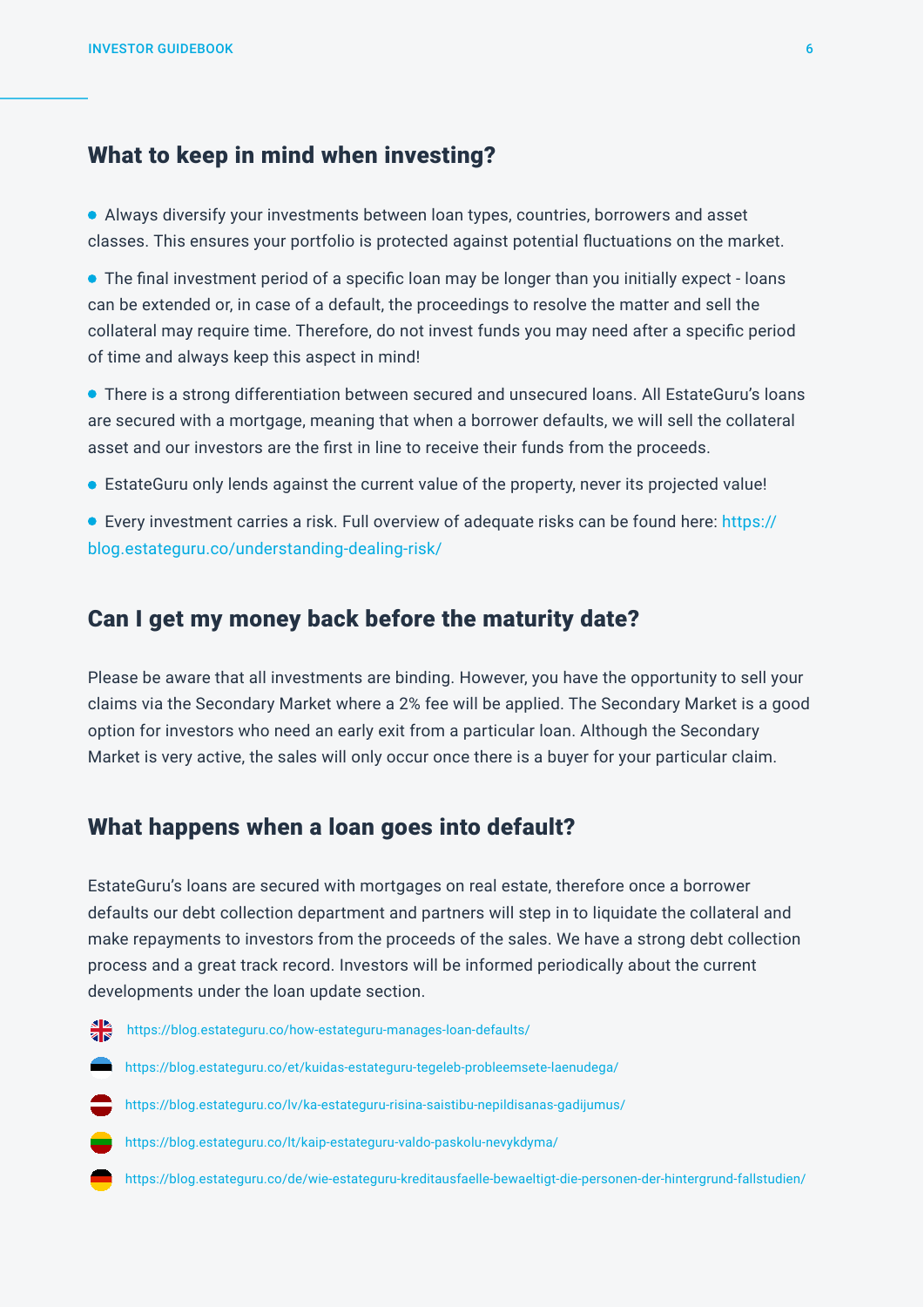#### Where can I get data about my account and investments?

#### How are my investments taxed?

As an investor you have unlimited access to your account details and investment data.

From the "**account overview**" page, you can see your account details with a high level of detail along with key statistics. Please be aware that the projected annual interest rate will be calculated only from your repaid loans.

From the "**portfolio**" page, you can follow your portfolio of investments and loan schedules as well as check your diversification level.

From the "**account balance**" page you can adjust and download income and investment statements whenever needed, and follow all transactions and money movements made from your investment account. You also have the opportunity to track pending and future payments.

Also note that all data can be filtered and downloaded in a format suitable to your needs!

EstateGuru does not withhold any taxes from your investments nor returns. You are obligated to declare your taxes based on applicable laws and regulations in your tax residency country.

In Estonia, EstateGuru cooperates with the local tax authorities, thereby enabling investors to have their income data sent directly to the Estonian Tax and Customs Board. This is voluntary and should be indicated specifically in your account settings.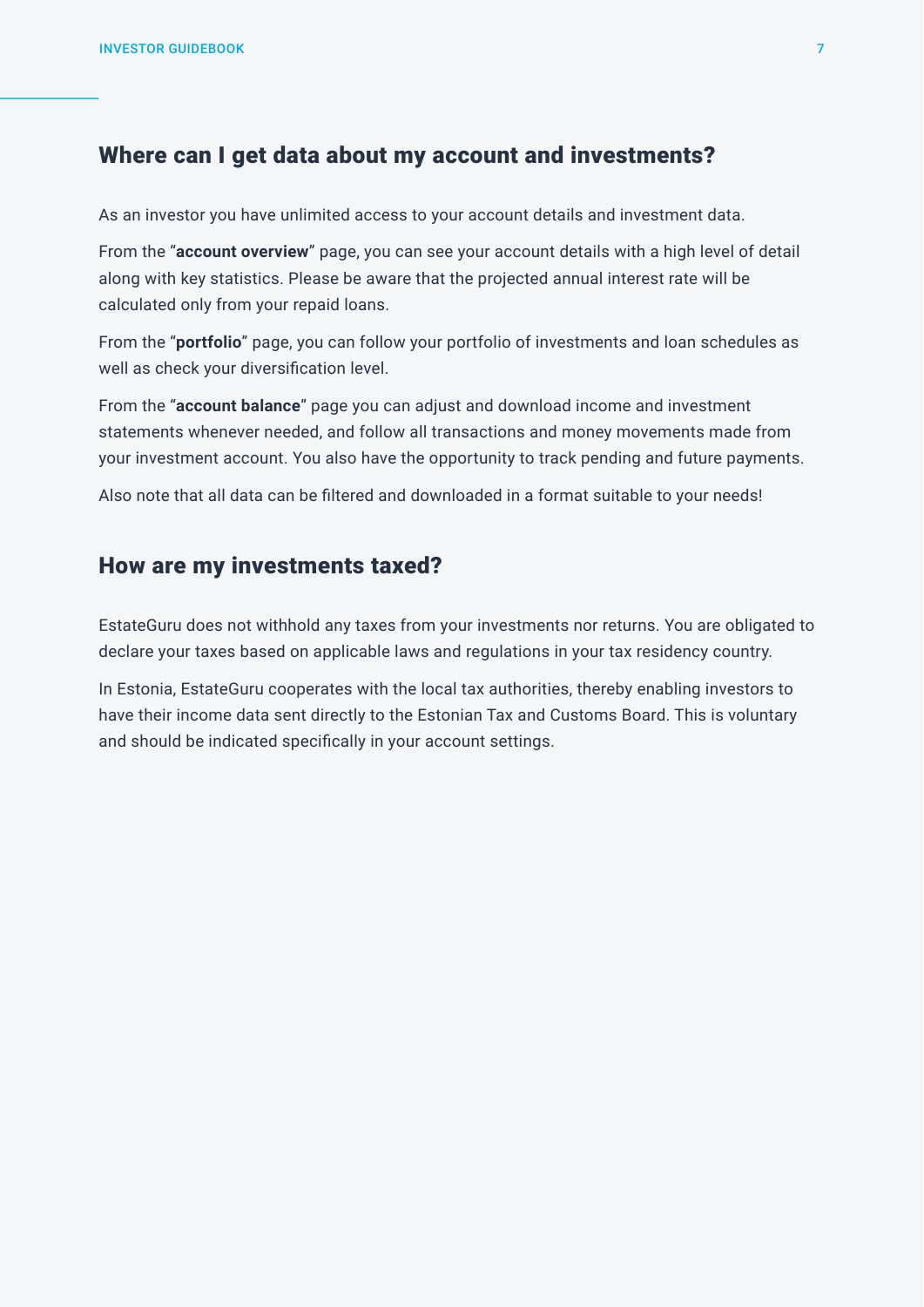#### What do different loan and payment statuses indicate?

#### **LOAN STATUS**

**Open** - syndication period is ongoing and investing in the loan is possible.

**Fully invested** - the loan amount has been gathered and the notary transaction for setting the mortgage is being prepared. These pending investments are marked in investors' portfolios as "reserved" funds.

**Funded** - mortgage has been established and the loan has been issued. Your investment is now earning you returns.

**C** Recovered - The defaulted loan has been recovered and funds have been repaid to the investors.

**Late** - the borrower is late with their payments and the debt collection process is ongoing. EstateGuru is resolving the situation in accordance with the prescribed procedures.

**Defaulted** - EstateGuru has terminated the loan contract, the enforcement proceedings are ongoing for selling the collateral property.

**Closed** - the necessary funding was raised, however the loan did not reach the notary stage and the funds were released back into the investors' virtual accounts.

#### **PAYMENT STATUS**

**Pending** - funds for the loan have been raised, however the notary transaction has not occurred yet. Normally, the transaction will occur within 1 week from the end of the syndication period.

**Approved** - the loan is funded and funds have been released to the borrower.

**Rejected** - your transaction has been rejected by the system administrator.

**Repaid** - the funds from this particular payment have been repaid.

**Returned** - the loan has been closed and funds have been released to the investors' virtual accounts.

**Refinancing** - a loan has been opened for refinancing and you have reinvested your initial funds.

**Future** - these payments illustrate all payments for which maturity date has not arrived yet. This is a great tool to plan your future cash flows.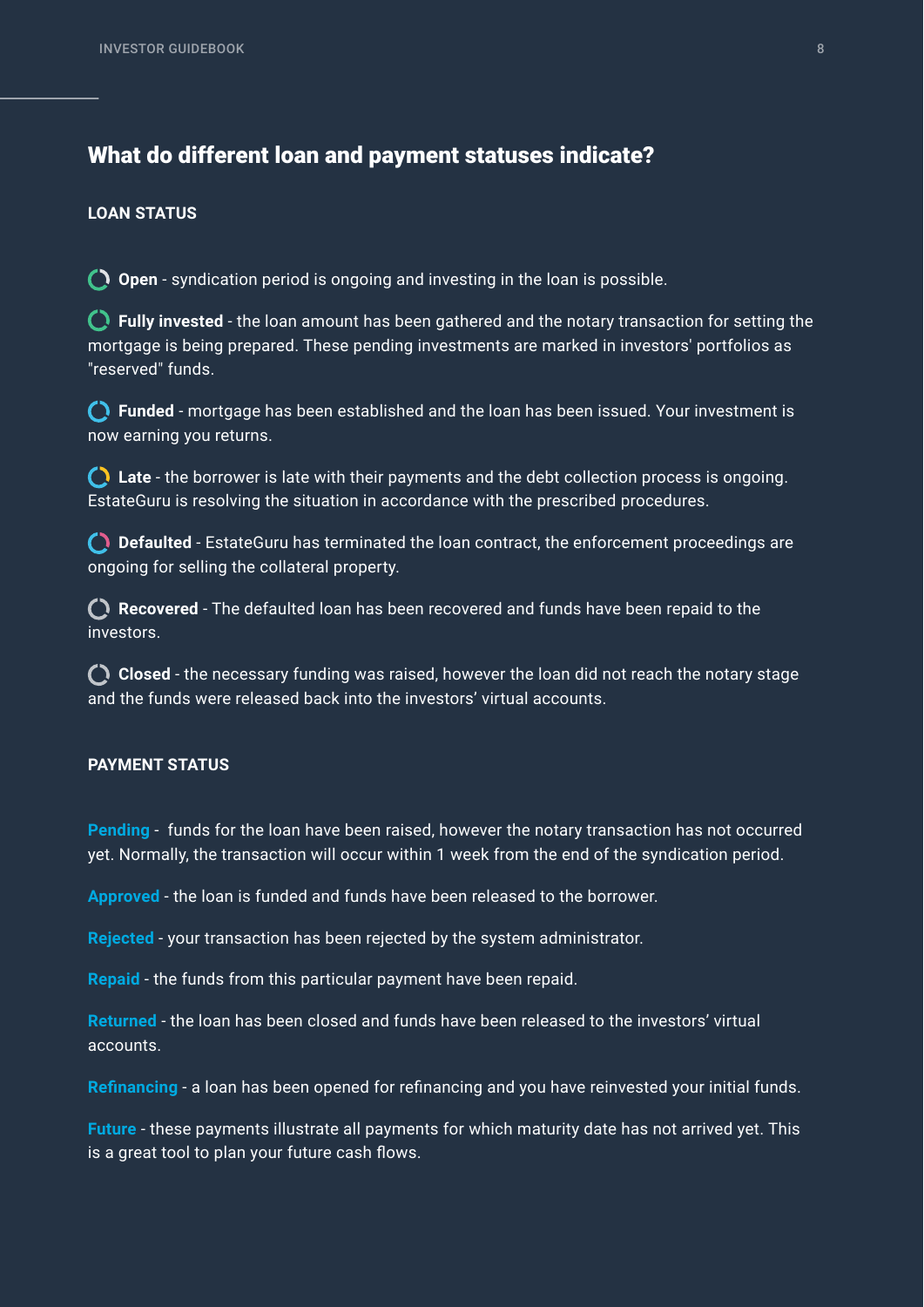#### Important phrases to know and understand

**Development loan** is a loan used to finance the project's planning phase or the development/ construction of the property itself.

**Bridge loan** is a short-term loan used to meet current obligations before securing a permanent financing option, enhancing the value of the property or selling the underlying asset.

**Business loan** is a loan used to raise capital for supporting the day-to-day activities of the firm, business expansion, acquisition of equipment or goods, and covering pending obligations (taxes, etc.). All loan types are secured with a mortgage!

**Loan-to-Value (LTV)** ratio is an indicator representing the size of a loan compared to the value of the assets securing the loan. So if, for example, the loan amount is €300,000 and the property value is €400,000, LTV would be 75%. Maximum LTV EstateGuru accepts is 75%.

**Projected LTV** represents an LTV figure that EstateGuru's team is willing to offer for this particular project as a maximum. This indicates that within the next upcoming stages of the loan the LTV of the loan might increase up to the projected LTV figure.

**Bullet loan** - represents a payment schedule where only interest is paid for the duration of the loan; principal amount is paid at the end of the loan period as one lump sum payment.

**Full bullet loan** is a payment schedule type where both principal loan amount and the accumulated interest are paid back at the end of the loan period.

**Annuity loan** is paid back in instalments of the same size consisting of a loan repayment portion and an interest portion.

**Stage loan** - Many developers face the challenge in which the current value of their development object does not enable them to raise the capital that is needed to complete the development object entirely. As EstateGuru only lends against the current value of the collateral not the future value, then for development loans we often make use of the stage financing method. This means that when the first investment round of an object enables the borrower to increase the collateral value of the property by developing the object further, then in the context of the given LTV the investment amount can increase via next stages of the loan. The precondition for every stage is a new updated valuation report of the collateral.

**Mortgage Amount** - mortgage amount represents the legal maximum limit which can be claimed from the borrower in case of a default. At EstateGuru, we benefit from a 1.5 mortgage multiplier, meaning that for a €100,000 loan the mortgage amount is €150,000.

**Collateral value** - collateral value represents the price of the collateral asset. The valuation is established by an independent accredited valuation company and a valuation report is the main precondition for each loan.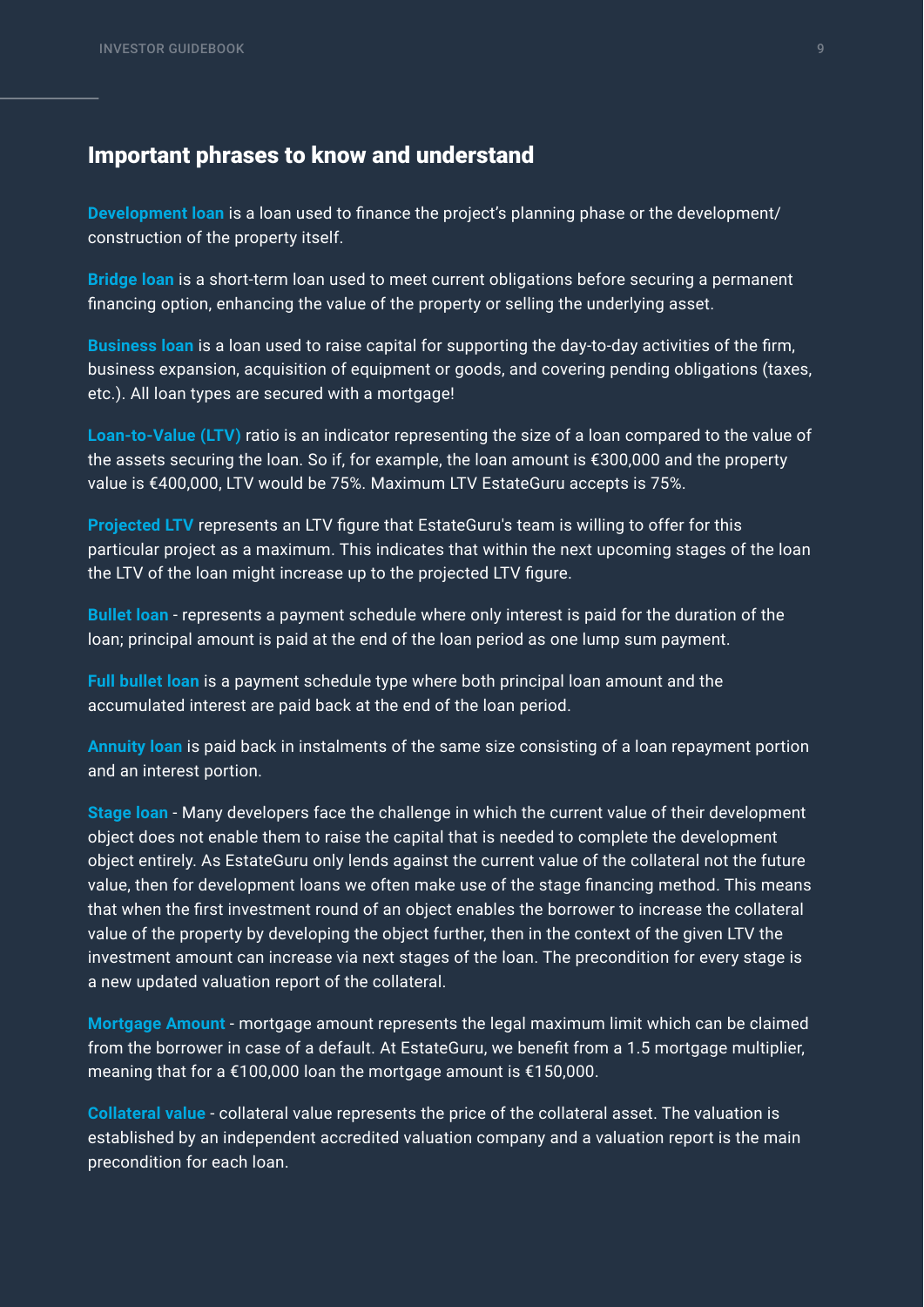EstateGuru users can earn extra money with our referral program. In order to become a part of our referral program, you'll have to register with us. Once registered, you can share your personal referral code with your friends. If your friend registers using your referral code and makes an investment, we will add a 0.5% bonus of the total confirmed investments made by your friend into successfully funded projects to your and your friend's accounts for the first three months of their EstateGuru membership. With this money, you can make investments or withdraw it to your bank account!





 $\boldsymbol{\Omega}$ 

### What is the EstateGuru referral program?